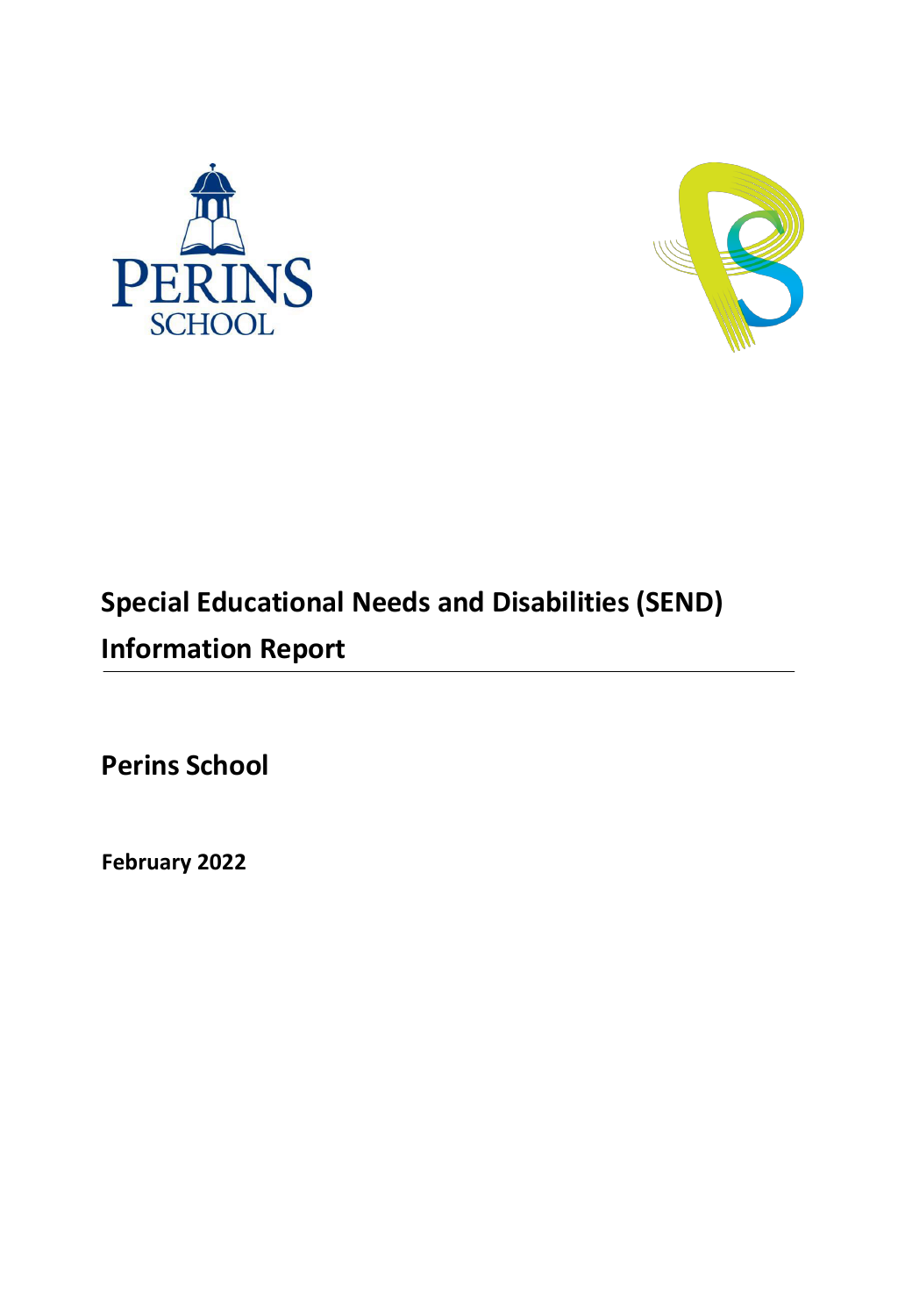# **Perins School - SEND Information Report – 2021-2022**

The information in this report will provide you with an overview of the level of provision available for a child with Special Educational Needs and Disabilities at Perins School for 2021-2 with the addition of an addendum on how Perins School are responding to the COVID-19 pandemic (please see end of document). Should you have any further enquiries please contact Mrs Gemma Tanihatu SEN Coordinator and Team Leader of Learning Support, her contact details are at the bottom of this report.

# **Contents:**

| How are the school governors involved and what are their responsibilities?5                    |
|------------------------------------------------------------------------------------------------|
| How will the curriculum be matched to my child's needs? What are the school's                  |
| How will I know how my child is doing and how will you help me to support my child's learning? |
|                                                                                                |
| What support will there be for my child's overall well being? What is the pastoral,            |
|                                                                                                |
| What support is there for behaviour, avoiding exclusion and increasing attendance? 7           |
|                                                                                                |
|                                                                                                |
|                                                                                                |
| How will my child be included in activities outside the classroom including school trips? 9    |
|                                                                                                |
| How will the school prepare and support my child when joining the school and transferring to a |
| How are the school's resources allocated and matched to children's needs?11                    |
| How is the decision made about what type and how much support my child will receive? 11        |
|                                                                                                |
|                                                                                                |
| Who should I contact if I am considering whether my child should join the school?12            |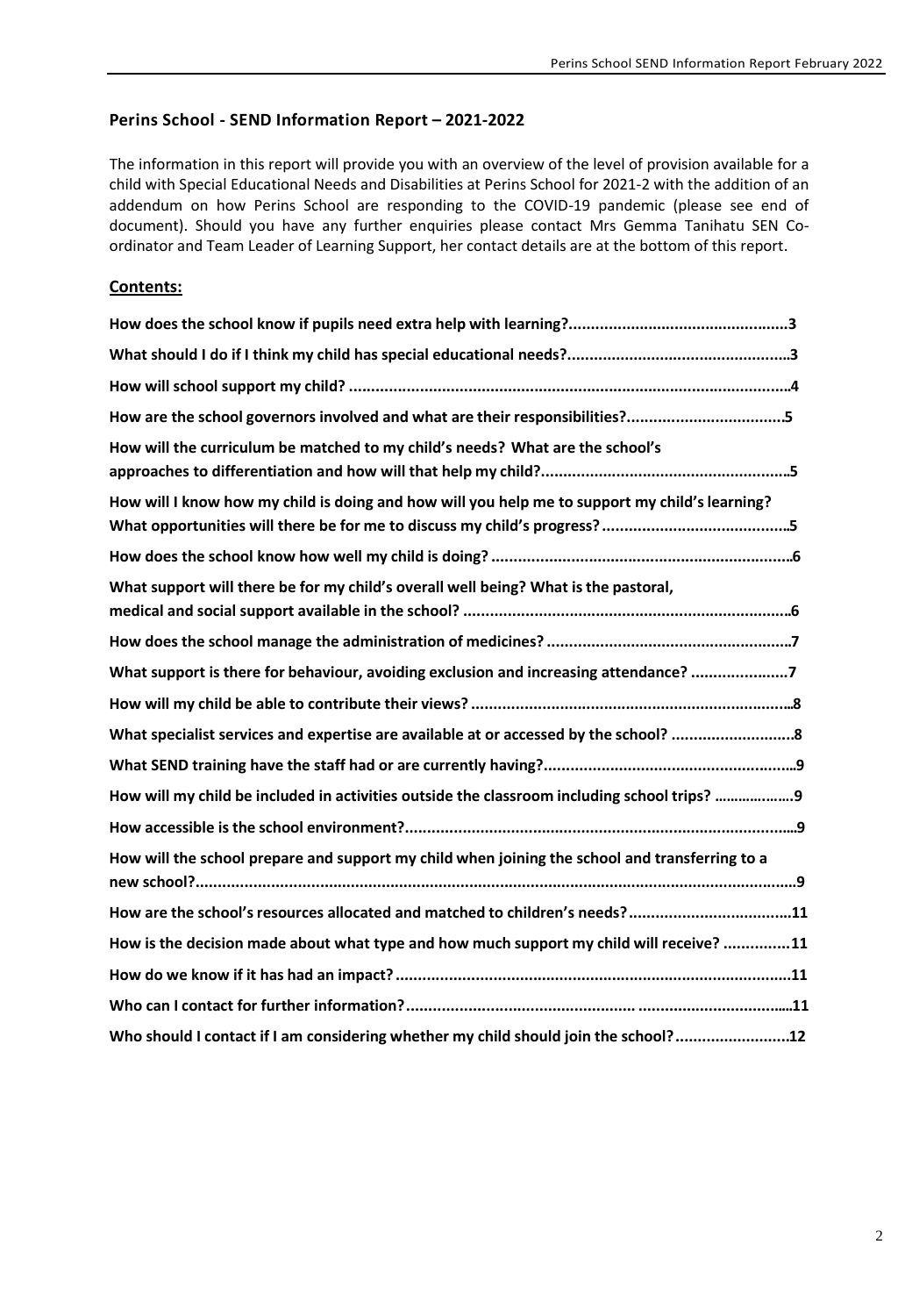## **How does the school know if pupils need extra help with learning?**

Perins School is a mainstream school. We believe that all students should be valued as individuals. We aim to ensure that:

- Pupils with learning difficulties are able to access their entitlement to a broad, balanced and relevant curriculum as part of the whole school community.
- Pupils with SEND are educated, wherever possible, in an inclusive environment alongside their peers to enable each pupil to reach his or her full potential.
- We match levels of additional support for learning to the wide variety of individual learning difficulties, while enhancing self-esteem.
- We identify and assess pupils with SEND as early and as thoroughly as possible using the revised SEND Code of Practice (Jan 2015).
- Parents/carers and pupils are fully involved in the identification and assessment of SEND, and that we strive for close co-operation between all agencies concerned, using a multidisciplinary approach.
- We meet the needs of all pupils with SEND by offering appropriate and flexible forms of educational provision, by the most efficient use of all available resources.
- We maintain up to date knowledge of current SEND good practice and methodology in order to offer support and training in these areas to all staff in the school.

There are four areas of Special Educational Needs and Disabilities (SEND), defined by the SEND Code of practice (Jan 2015):

- 1. Communication and interaction
- 2. Cognition and learning
- 3. Social, emotional, and mental health difficulties
- 4. Sensory or physical

If a pupil has SEND, their needs can be attributed to one (or more) of these categories. A school's provision for SEND is defined as support which is '*additional to'* or '*different from'* that which is available to all pupils.

At Perins School, we recognise that pupils make progress at different rates and not always in a steady linear pattern therefore, pupils are identified as having SEND in a variety of ways, including the following:

- Liaison with primary school/previous school
- The pupil performing significantly below age related expectation
- Concerns raised by parent/carer
- Concerns raised by teacher
- Liaison with external agencies, e.g. physical health diagnosis from a paediatrician

If a pupil is identified as having SEND their name will be added to the SEND register, but we recognise that a pupil's needs may change over time and provision must reflect this. The aim of any additional provision is for the pupil to make expected progress, so once they reach this threshold they may be removed from the school's SEND register. If they fall behind again at any point, they may then be added to the register again.

## **What should I do if I think my child has special educational needs?**

Your main point of contact at school should always be your child's tutor. You can start by contacting the tutor, who will be able to discuss your concerns. If you need to speak with other staff members, such as Pastoral Leaders or the SENCo (Mrs Tanihatu), then please email/telephone them directly.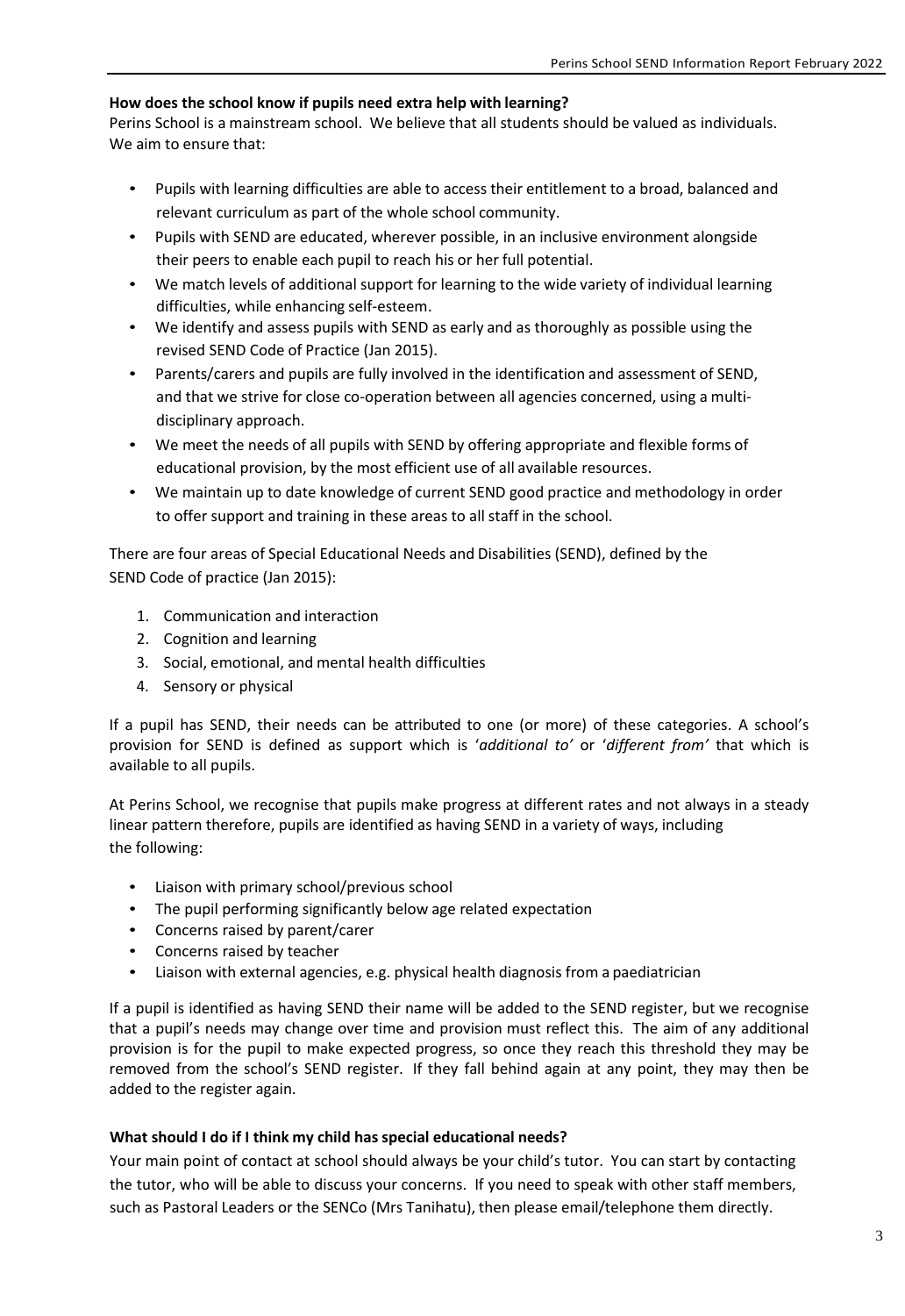## **How will school support my child?**

Subject teachers are responsible for the progress of pupils in their lessons. They are trained to teach children with all types of additional learning requirements and are responsible for making the curriculum accessible to all pupils.

The SENCo is responsible for ensuring that:

- Teachers understand a pupil's needs
- Co-ordinating teacher SEND training
- Support teachers in planning to meet a pupil's needs
- Monitoring the quality of teaching for pupils with SEND
- Provision across the school is efficiently managed

At times, some pupils require additional support to make progress across the curriculum because they are significantly below the expectations for their age. On these occasions the SENCo is responsible for organising intervention for an individual or small group of pupils, which might include one of these provisions, for example:

- **Additional adult support in the classroom** The SENCo is able to direct a limited amount of 'hours' of additional adult support in the classroom in cases where there is evidence that pupils have identifiable SEND and are significantly below the expectations for their age. We have a team of Teaching Assistants (TAs) who support the teacher in the teaching and learning of the whole class.
- *Withdrawal sessions* when pupils are withdrawn from certain lessons/tutor times for prearranged support sessions with a TA in: spelling, reading, numeracy, emotional support, or social skills
- *Skills Base Programme* an intervention programme for pupils joining Year 7 who are not yet secondary ready and who may have weak social, literacy and/or numeracy skills

## **Independent Learning (sometimes called Homework)**

The independent learning set by teachers (online via Class Charts) is an integral part of pupils' learning and can contribute directly to how well a pupil makes progress. Independent learning consolidates and builds on the learning in lessons, ensuring that pupils fully understand concepts and apply skills they have learnt. The school expects parents to engage with their child's work at home, so that pupils can see the high value their parents place on working as part of a home-school partnership. This provides essential support for teachers and means no opportunity is lost for supporting every pupil's learning. There is a lunchtime 'Homework' Club available to all pupils, where they can seek help from a member of staff and/or a number of Year 11 Pupil Support mentors. Parents/carers and pupils can speak to their child's tutor for more information about Homework Club.

## **Who will explain provision to me?**

- Information about the provision in individual subjects can be discussed with subject teachers or relevant team leaders. There is an annual opportunity for this at parents' evening, however, teachers can meet with parents/carers at any point in the school year to discuss a childs' progress.
- In the case of individual or small group interventions, the Learning Support department will write to parents/carers explaining the aims of the intervention. Letters, phone-calls or emails will be used to keep parents/carers updated on their child's progress and discuss support in more detail, if required. The member of staff running the intervention will review progress approximately every half term. A programme called Provision Map is used.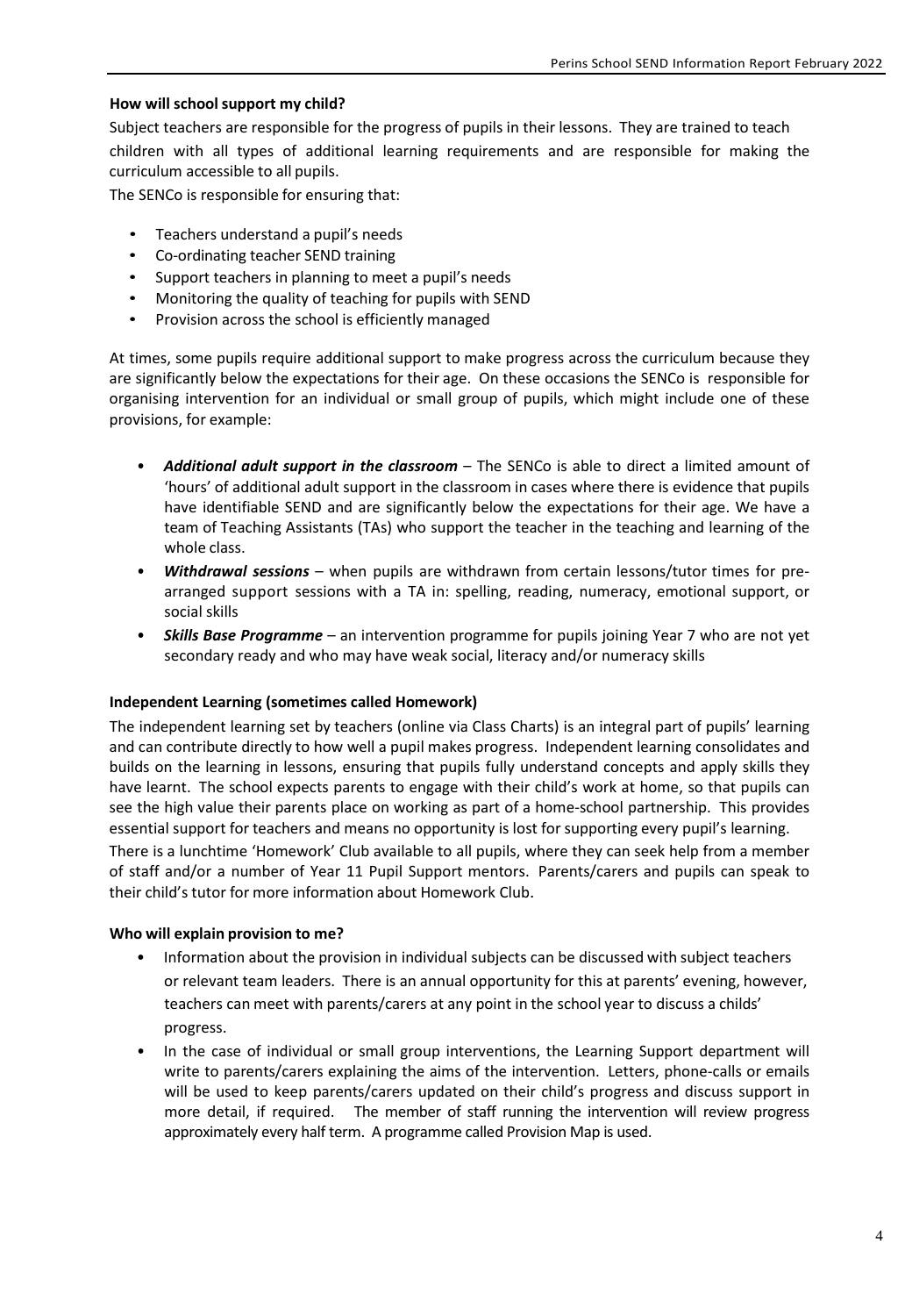## **How are the school governors involved and what are their responsibilities?**

- The SENCo reports to the trustees annually to inform them about the progress of pupils with SEND; this report does not refer to individual pupils and confidentiality is maintained at all times.
- One of the trustees is responsible for SEND and meets with the SENCo on a regular basis throughout the academic year. The 'SEND link trustee' also reports to the governing committees, to keep all the governors informed. The SEND link trustee is Ms Katy Toms.

# **How will the curriculum be matched to my child's needs? What are the school's approaches to differentiation and how will that help my child?**

Subject teachers are responsible for planning lessons that are are accessible to and differentiated or scaffolded for every pupil. Pupils areentitled to participate in all areas of the curriculum, and it is the subject teacher's role to scaffold resources and activities to ensure the pupil can access the learning. This may mean teachers:

- plan visual, auditory and/or kinaesthetic activities
- plan small group or1-1 learning facilitated by a Teaching Assistant
- facilitate pre-teaching content or vocabulary
- direct the over-learning of topics
- set alternative activities for homework
- provide specially targeted texts and resources appropriate for pupils' reading ages
- provide additional apparatus or materials, such as mind maps, sentence starters
- adapt and adjust resources and materials to make them accessible for pupils with specific learning difficulties

Year 9 acts as a 'bridging year for students where they benefit from a brand and balanced curriculum offer along with the benefits of embarking on areas of KS4 programmes of study. This blend of KS3 and KS4 curriculum ensures that students have effective transition to the KS4 programmes of study.

At Key Stage 4 (Year 10 onwards) pupils choose from a range of courses, which help to prepare them for the next steps in their education, bethat college, apprenticeships or employment. Pupils and parents/carers are offered advice and careers guidance at the appropriate time to help make these important decisions.

For some of our EHCP students, we discuss alternative pathways for learning and curriculum offering. This could be a 14-16 college course at Sparsholt College or Bordon. We are currently investigating work experience as an option for some students in years 10 and 11. Additionally, we can make reasonable adjustments to the number of qualifications studies and offer one-to-one or small group support sessions where appropriate.

# **How will I know how my child is doing and how will you help me to support my child's learning? What opportunities will there be for me to discuss my child's progress?**

We offer an open door policy where parents/carers are welcome any time to make an appointment to meet with either a subject teacher or tutor or any other teacher, and discuss how their child is progressing. Parents/carers can contact staff members: directly by email, through the school office by emailin[g reception@perins.hants.sch.uk](mailto:reception@perins.hants.sch.uk) or calling 01962 734361.

Planned arrangements for communicating between school and home include:

- Each year group has a parents' evening, when all subject teachers are available to meet with parents/carers and discuss progress and learning
- Each year group has a reporting programme. These reports are sent home to parents/carers and provide a basis for discussion about progress in different subject areas
- If your child has an Education, Health and Care Plan (EHCP) there are legal requirements for at least one formal meeting each year (the Annual Review) organised by the SENCo and attended by parents/carers, and outside agencies involved in the pupil's education.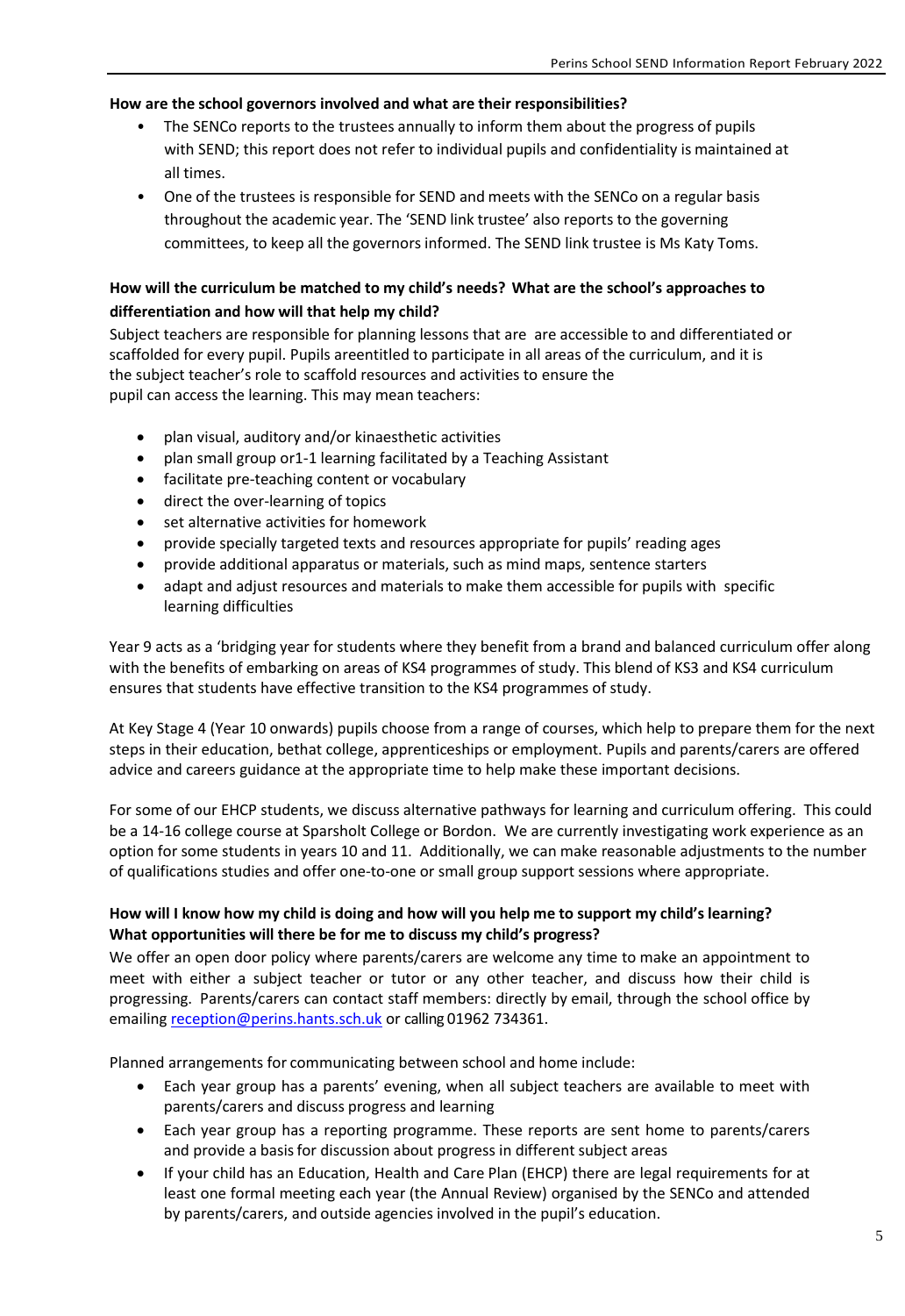## **How does the school know how well my child is doing?**

Teachers, as part of their professional standards, monitor and review all pupils' progress throughout the year. The whole school system at Perins includes:

- Data collection six times a year, from all teachers, showing the current level of attainment of all the pupils they teach. This means that teachers and team leaders in each subject area can track the progress of pupils across the school year and intervene if pupils experience difficulties.
- In the case of intervention programmes, progress is reviewed every half term, which might include testing or screening. These programmes are reviewed by the SENCo and the Learning Support team, who use the information to plan and design the next half term's intervention programme.
- In-class additional support is reviewed weekly at Learning Support Team meetings, and at monthly department meetings. TAs and teachers work together on a day-to-day basis, planning and reviewing lessons.
- Teachers are observed by senior leaders and line managers as part of the school professional development and progress system; the deployment of additional adults in the classroom and the progress of pupils with additional learning requirements are part of the Teacher Standards, against which the quality of teaching is measured.
- The Senior Deputy Head Teacher, Mr Mark Nevola, is responsible for whole school data and tracks the school's progress against national standards. This provides guidance for team leaders when planning the curriculum and additional support for pupils. Additionally, we have KS3 Progress Manager, Miss Laura Jones, and KS4 Progress Manager, Miss Lorna Billington, to analyse data and indentify specific students who are not making expected progress, or who are making greater than expected progress.
- At the start and end of Year 7, the end of Year 8, and the end of Year 9, pupils are screened for reading, writing, spelling and maths skills. This allows us to identify when pupils may need further support, intervention, or additional assessment to detect any underlying difficulties.

# **What support will there be for my child's overall well-being? What is the pastoral, medical and social support available in the school?**

A childs tutor is the first point of contact regarding wellbeing. Every teacher will log any concerning incidents regarding wellbeing on the CPOMs system which will be reviewd by the Head of Year or Head of House where appropriate.

Prior to the COVID-19 pandemic, Perins School were developing an Emotional Vulnerable unit with the aim to positively impact and support our most vulnerable students at Perins. Unfortunately, the unit is no longer functioning as a physical place, however, reintegtraion and support plans for individual students remain in place from Perins team of Guidance Manager. Students will, as much as possible, follow their timetabled lessons but there are reasonable adjustments in place and regular guidance sessions to support students.

During 2021-22 the school is revisiting its rewards system, with a relaunch for September 2022. The school currently uses Class charts to positively reward students. Every lesson, every pupil has the opportunity to receive an achievement point from the teacher for following the Perins Values with a lesson

- 1. Participation
- 2. Excellence
- 3. Respect
- 4. Independence
- 5. Nurturing
- 6. Safe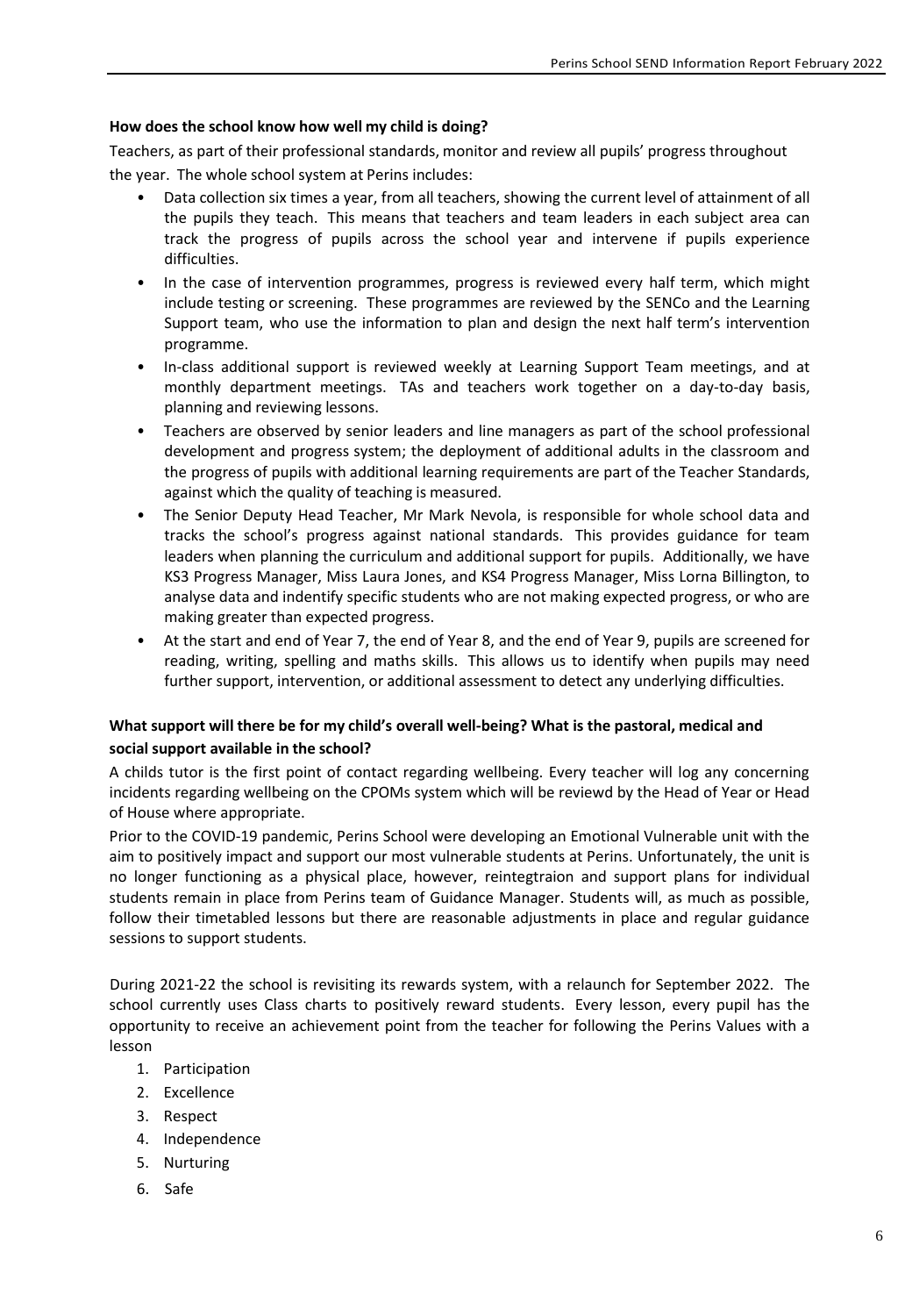Points are recorded on the school database and monitored by tutors , Heads of Year, and Heads of House. This provides the Pastoral team with another opportunity to identify pupils who may be falling behind their peers and to investigate and address the reasons for this. Tutors are the main point of contact for parents/carers about their child's pastoral and social well-being. To encourage positive behaviour, the school enters pupils into termly prize draws for each set of 3 PiP points awarded and tokens are awarded to pupils to contribute to the House PiP competition which is visualised by the token collector outside of Student Services.

Perins School has its own extensively qualified Pastoral team of appropriately trained staff who deliver the majority of provision for pupils with social, emotional and mental health difficulties.

The SENCo, together with the Deputy Headteacher, Mr Alexei Western, (who line manages the SEND department and the Pastoral team) manage the SEMH provision that Perins offer. All teaching staff may refer pupils for this support, should they have any concerns. The areas of emotional difficulties that the Pastoral team provide support with are: communication and interaction difficulties, social emotional and mental health issues, friendships and relationships, anger management, loss and change, and self-organisation. Pupils who struggle with social situations are provided with a choice of quiet spaces to go during lunchtimes, break times and before school, where they can be supported by members of the Pastoral team and/or TAsto manage unstructured social time.

If a pupil is unwell during the school day, they will be sent to the School Office First Aid room, which is run by First Aid trained School Office staff. If the pupil is too ill to stay at school, their parent/carer will be contacted and asked to make arrangements for collecting them as soon as possible. The trained First Aider will decide if the pupil is well enough to stay at school or not.

In a medical emergency, the trained First Aider will attend urgently, or may call for an ambulance if the pupil requires hospitalisation. Staff are trained annually on administering Epi-Pens for anaphylactic shock, and pupils who have severe allergies or other significant health/medical needs are identified to all staff throughout the school year.

# **How does the school manage the administration of medicines?**

Medicines for pupils are managed by the School Office staff, from the First Aid room. If a pupil requires medicine during the school day, the following procedures must be followed:

- All medicines must be given in person to the School Office by a parent/carer
- The pupil's name and date of birth are recorded alongside the date, time, name of medicine, and dosage
- Depending on how the medicine needs to be stored, it will be kept in either a locked cupboard or a fridge in the School Office
- To take their medicine, the pupil must go the First Aid room, where the dose will be administered or supervised by a member of the School Office team
- Each time the medicine is administered, the time, date and dosage is recorded.

## **What support is there for behaviour, avoiding exclusion and increasing attendance?**

Every lesson, every pupil has the opportunity to receive Classcharts reward points from the teacher for abiding by the five main rules of the classroom:

- 1. Participation
- 2. Excellence
- 3. Respect
- 4. Independence
- 5. Nurturing
- 6. Safe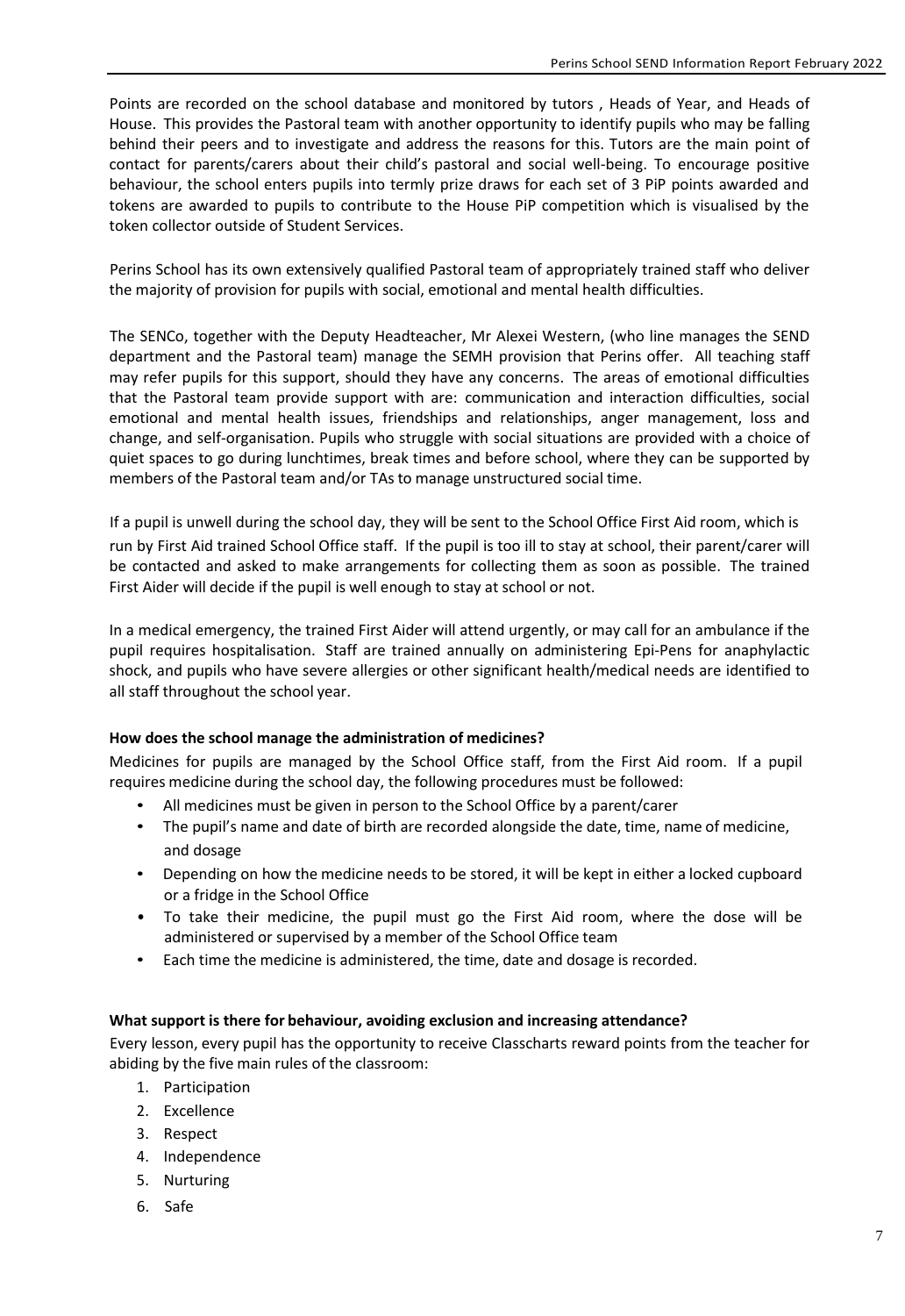Points are recorded on the school database and monitored by tutors , Heads of Year, and Heads of House. This provides the Pastoral team with another opportunity to identify pupils who may be falling behind their peers and to investigate and address the reasons for this. Tutors are the main point of contact for parents/carers about their child's pastoral and social well-being. To encourage positive behaviour, the school enters pupils into termly prize draws for each set of 3 PiP points awarded and tokens are awarded to pupils to contribute to the House PiP competition which is visualised by the token collector outside of Student Services.

During 2021-2022 the School is reviewing its sanctions processes, these are planned to be communicated to students and parents during the Spring term. The consequences for poor behaviour, which are outlined in the school's behaviour policy. upils can receive sanctions such as detention, isolation or fixed term suspensions. However, a a primary focus of all our sanctions is based around restorative conversations. We have a Reflection Room, manned by Mr Matt Jackson, for students to have restorative conversations.

If a pupil is falling significantly behind their peers, and their behaviour is affecting their learning or the learning of others, additional support may be provided:

- The Pastoral team helps parents/carers manage their child's attendance at school and can support with outside agencies coming into school.
- One of their responsibilities is to monitor attendance; oversee legal action against parents/carers whose children do not attend school; and, to help liaise with outside agencies who can support families in difficult situations.
- The Pastoral team works with pupils whose behaviour is affecting the learning of other pupils, to help them develop skills for understanding and managing their social, emotional, and mental health for supporting learning at school.
- Attendance is monitored and addressed on various levels. This includes tutor conversations, GM/HoY/HOH/Leadership conversations and meetings with pupils whose attendance is below 90% and then further meetings with parents should there be no significant improvement. Pupils with 100% attendance for a term are also entered in to termly prize draws which take place in House 'celebration' assemblies.

## **How will my child be able to contribute their views?**

Pupils' views are highly valued at the school and their opinions are sought on many areas of school life, as well as their own learning. We use a variety of methods for seeking pupil views:

- The school has an active pupil council who are referred to as the 'Student Voice Committee. '. These meetings are predominantly focussed on the four different Houses (Ventus, Ignis, Terra, and Aqua). The Student Voice Committees meet with the respective Head of House, and this process is overseen by Assistant Headteacher Miss Amy Craig. Conversations are used consult on whole school plans, lead on charity activities at school, and are used as a vehicle express pupil views to senior leaders throughout the school year.
- The Head Boy and Head Girl are part of the Governing body and we have dedicated Senior Prefects appointment in addition to the head Girl and Boy, to chair this comittee.
- Pupil panels regularly form a part of the school's interview process for new members of staff.
- There is an annual pupil questionnaire where we actively seek the viewpoints of pupils on a range of topics. The results of this questionnaire are used by the Senior Leadership Team to develop the whole school improvement plan.
- Pupils leaving the school are offered the chance to complete an exit questionnaire, which asks for their views on their experience at school and their suggestions for changes to improve or develop pupil experiences.
- If a pupil takes part in an intervention programme, they will contribute their views to the halftermly review of progress.
- If your child has an EHCP, their views will be sought before any review meetings.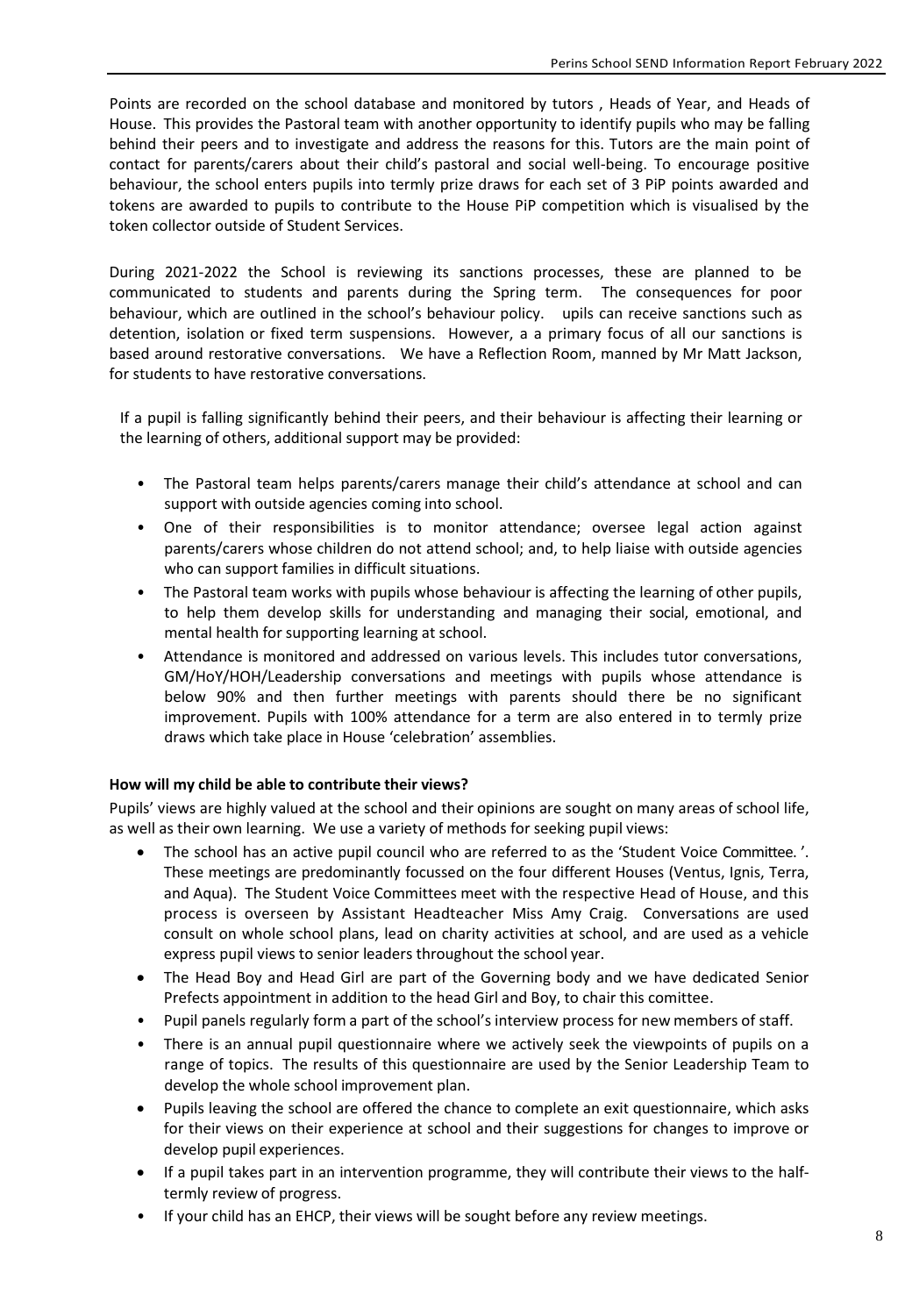# **What specialist services and expertise are available at or accessed by the school?**

The SENCo, Mrs Gemma Tanihatu, is a fully qualified teacher and SEN Co-ordinator. She holds the National Award for Special Educational Needs Co-ordination (SENCo accreditation), and liaises with many specialist services and outside agencies/experts, to ensure provision for our pupils is appropriate and meets all needs. The school works closely with any external agencies that are relevant to individual pupils' needs, including:

- Health GPs, school nurse, clinical psychologists and psychiatrists (Child andAdolescent Mental Health Service - CAMHS), paediatricians, speech & language therapists, occupational therapists
- Social services locality teams, social workers, child protection teams, family intervention programmes
- Hampshire & Isle of Wight Educational Psychology Service (HIEPS)
- Hampshire Inspectorate and Advisory Service : Specialist Teacher Advisors hearing impairment, physical disabilities, communication and language, and Hampshire County Council's SEND team
- We liaise with EMTAS (Hampshire's Ethnic Minority and Traveller Advisory Service) who assist us in supporting families with English as an additional language or with a Traveller background.

# **What SEND training have the staff had or are currently having?**

SEND training is an on-going rolling programme of professional development for our staff throughout the school year.

- Members of the Pastoral team are appropriately trained to help students with Emotional Support. They receive support from Hampshire Educational Psychology Service.
- Our team of highly qualified TAs have extensive experience and training in planning, delivering and assessing intervention programmes.
- All staff are trained each year on the needs of new pupils joining the school; this may include training from specialist agencies or consultants, as well as from the SENCo or other staff with relevant expertise.
- SEND training forms part of the continuing professional development of all teachers and TAs and is organised in accordance with the needs of the pupils.
- The school works closely with other local schools, especially our feeder primary schools, sharing training opportunities including INSET days and outside experts. Opportunities to develop this aspect of local expertise are actively sought throughout the school year.
- A working party of staff from across the curriculum, meets at least once per half term to review and plan the training, guidance and advice that staff across the school need to ensure they meet the additional learning requirements of our pupils.

# **How will my child be included in activities outside the classroom including school trips?**

All pupils are entitled to be included in all parts of the school curriculum and we aim for all pupils to be included on school trips. We will provide the necessary support to ensure that this is possible and successful.

A risk assessment is carried out prior to any off-site activity to ensure everyone's health and safety will not be compromised. This may include specialist advice from the SENCo, where relevant. In the unlikely event that it is considered unsafe for a pupil to take part in an activity, then alternative activities which will cover the same curriculum areas will be provided in school.

# **How accessible is the school environment?**

- Perins is a community school. All teaching blocks have stairs with no lift access.
- The site has been adapted to enable the ground floor areas to be accessed via ramps, with the exception of Rousseau, making the ground floor of the majority of buildings accessible for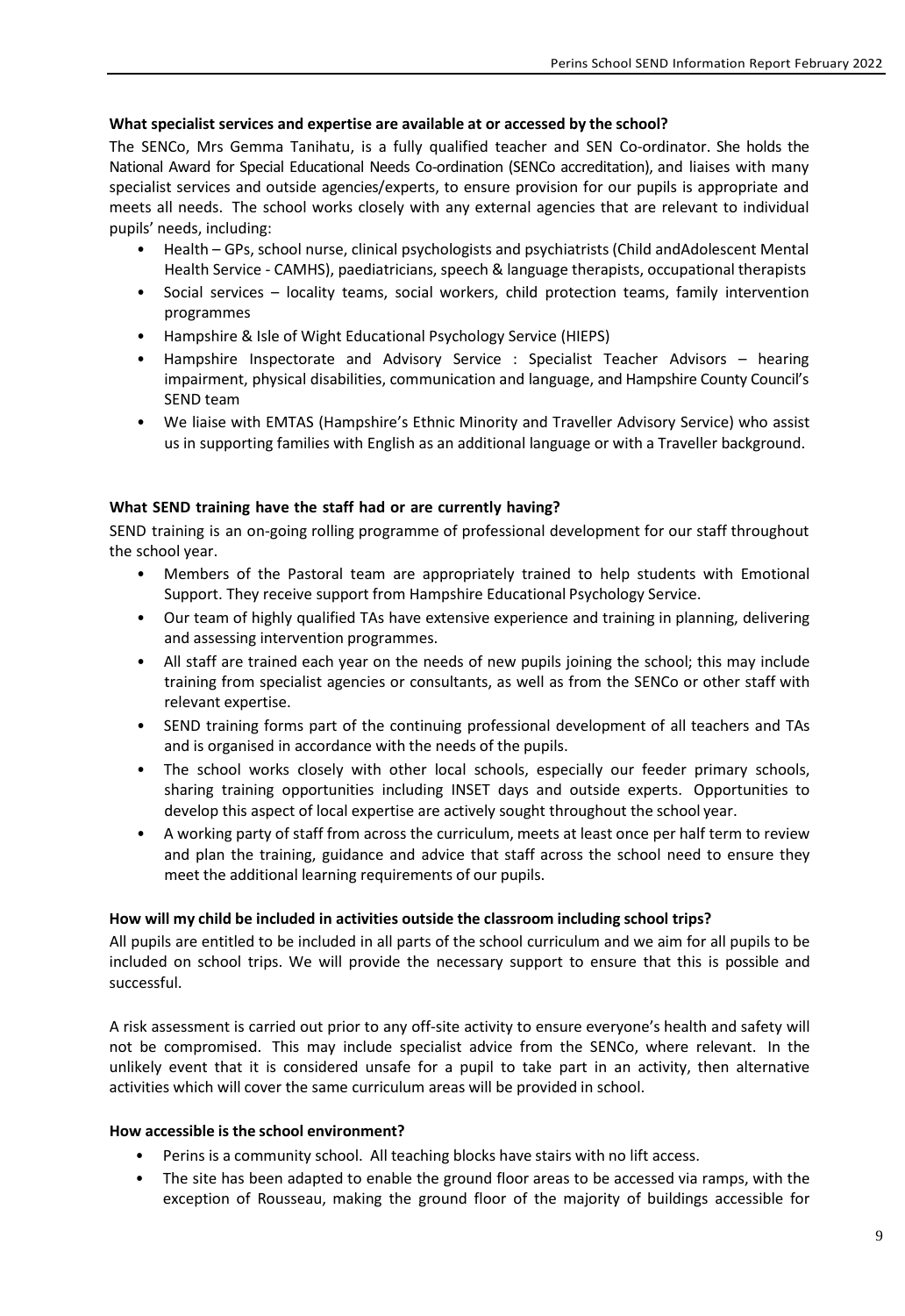wheelchair users or those with impaired mobility.

- The site has two disabled toilets large enough to accommodate changing in Evolution and Turing, the Maths block.
- There is a tiered car park with three levels on site. There is a disabled parking bay for disabled badge holders, marked clearly in yellow paint.

## **How will the school prepare and support my child when joining the school and transferring to a new school?**

Our goal is to make sure our new pupils feel like they belong at Perins School before they officially arrive. Learning is most effective when pupils feel they belong and are comfortable in the school environment.

## **Key Stage 2-3 (Year 6 to Year 7)**

- Perins is the only secondary school in a consortium referred to as the '7AS' (7 Alresford Schools). Carefully supported transition is planned and arranged through the regular correspondence with all of our feeder schools. The SENCo, Assistant Heads, and the Pastoral team work closely with primary schools to organise activities, visits and experience of secondary life for those pupils who are especially vulnerable at transition.
- All pupils in Year 6 who have accepted a place at Perins School for Year 7 are invited to an induction day in June. This day provides a taste of secondary school life, involving an experience of a 'Perins lesson', information about how the school runs and provide an opportunity for pupils to meet their new tutor group and classmates. S o m e pupils with SEND are invited to a further transition visit at the school during the Summer Term, as determined by the pupil's needs.
- Parents/carers are invited to an information evening during the Summer term. There is also a 'Meet the Tutor' evening at the end of Induction day (June), to learn about the activities their children have undertaken, to meet key members of the Pastoral and Learning Support teams and to receive information about the organisation of the school.
- The SENCo, together with the transition team, visits feeder primary schools to meet pupils, gather information from Year 6 teachers and support staff, and to offer informal 'question and answer' sessions for parents/carers. Year 6 parents should contact your child's primary school to find out about the arrangements made with Perins School for the current academic year.
- Perins School teachers are provided with information about all new pupils' needs, strengths and background at the start of the academic year.
- The transition team, in consultation with the SENCo, allocate Year 6 pupils to tutor groups according to advice from the primary school where possible.
- The first day of the new school year in September is for Year 7 only. On this day, pupils learn together about how to be effective learners and reflect on their own skills.
- Once received from the Primary school, every pupil's school file is passed on to their Pastoral Leader, or, in the case of pupils with SEND, the SENCo, at the start of Year 7.
- The school arranges additional transition visits for vulnerable Year 6 pupils to get to know the school site, meet staff with whom they will work and learn about how the school is organised. These are designed each year to meet the pupils' needs, but typically involve: fortnightly afternoon group activities; experience 'shadowing' Year 7 pupils; tours; and, informal gatherings for pupils and parents. Parents/carers can contact their child's primary school for more information about this programme.

## **Key Stage 3-4 (KS3 -Year 7 to Year 8)**

At Perins we have a shorter KS3 (Year 7 and Year 8 only) and a longer KS4 (Year 9 onwards). This is so that our pupils have more time to spend on developing the skills and knowledge required for achieving qualifications at the end of Year 11.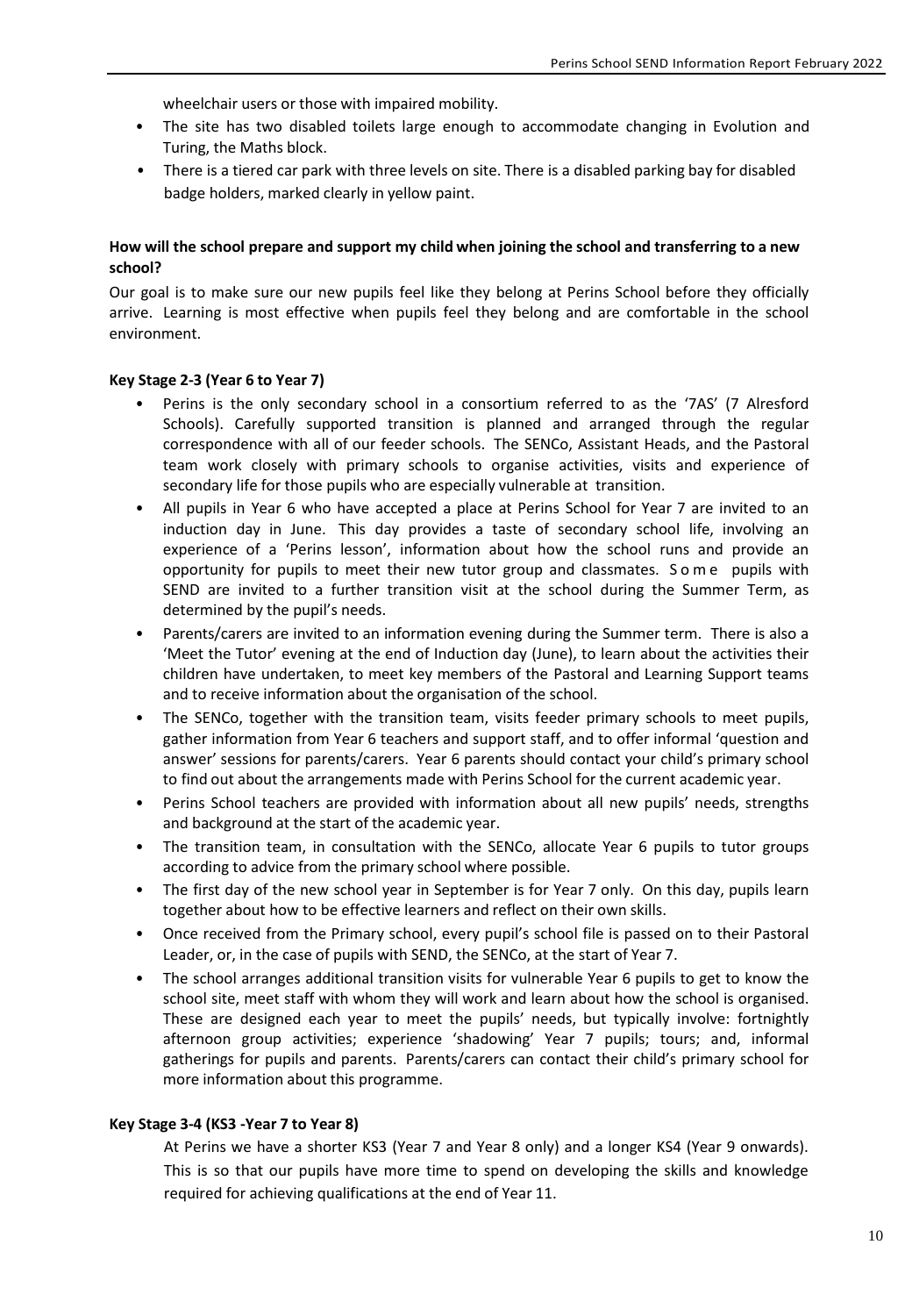- At KS3, students are timetabled a variety of enrichment lessons including 'Life Studies' a life skills based programme unique to Perins. These enrichment lessons also include: STEM, digital Media literacy, enterprise (problem solving), silent reading, critical thinking (humanities led), and Perins Values (creative arts led). Students also have a compulsory RE lesson once every two weeks with Humanities team.
- For KS4, pupils choose from a range of courses, which help to prepare them for the next steps in their education, be that college, apprenticeship or work. Pupils and parents/carers are offered advice and careers guidance at the appropriate time to help make these important decisions.

## **KS4 (Year 9 to Year 11)**

- The school arranges visits to open days and further education fayres for all pupils. Support with funding and applying for apprenticeships is also available.
- Pupils are encouraged to consider attending university in the future and the school works with higher education establishments to provide experiences for pupils to inspire the ambition to pursue this route.
- Pupils in Year 11 are provided with 1-1 careers advice to help them plan possible routes for training or education.
- Pupils with an EHCP who are moving on to further education are supported through transition by the Learning Support teams at Perins and their intended destination. A representative from their desired destination will be invited to attend their Year 11 annual review meeting to help plan and organise support for the move to college or vocational training.
- The Learning Support team liaise closely with local colleges about individual pupils with SEND. This liaison is arranged in accordance with the pupil's needs, but typically can include: extra visits or tours; an opportunity to 'shadow' a year 12 pupil; meetings with college support staff; or, guidance and advice on meeting the pupil's needs for college staff.
- In year 10 all students get the opportunity to take part in Work Experience. Students will work in industry for five school days. Before and after the placement students will received work experience education from our partners EBP South Work Experience.

# **Joining mid-year**

- All pupils admitted to the school after the start of the academic year are screened on entry, to identify any areas of need and to provide information to staff about the pupil's learning
- A pupil 'buddy' is chosen to support the new pupil for the first few days of being at Perins. The buddy takes the new pupil to lessons, introduces them to other pupils, answers questions and informs pastoral staff how well the new pupil is settling in to school
- Contact is always made with the previous school to ensure the transfer of information and the child's school file.

## **Moving to anotherschool**

• Contact is always made with the new school to ensure the transfer of information and the child's school file.

## **How are the school's resources allocated and matched to children's needs?**

We ensure that all pupils with SEND have their needs met to the best of the school's ability, within the funds available. The budget is allocated on a needs basis. The pupils who have the most complex needs are given the most support.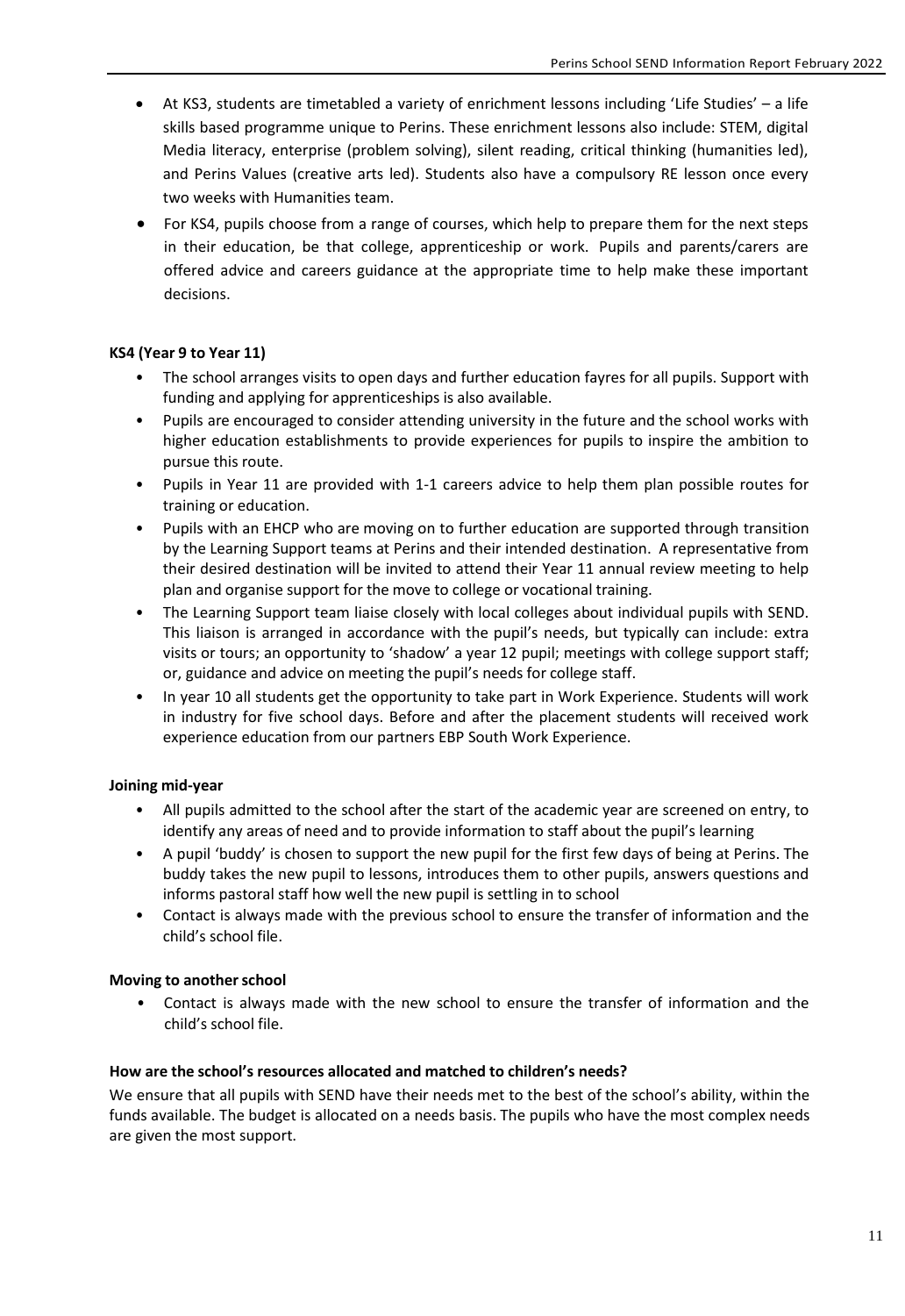## **How is the decision made about what type and how much support my child will receive?**

Our provision is arranged to meet our pupils' needs, within the resources available. This approach reflects the fact that different pupils require different levels of support in order to achieve age expected attainment.

The SENCo and Learning Support team consult with subject teachers, academic leaders and pastoral leaders, to discuss the pupil's needs and what support would be appropriate.

There are always on-going discussions with parents/carers for any pupil who requires additional support for their learning.

## **How do we know if it has had an impact?**

- We see evidence that the pupil is making progress academically against national/age expected levels and that the gap is narrowing – they are catching up to their peers or expected age levels
- The pupil is achieving or exceeding their expected levels of progress
- Verbal feedback from the teacher, parent and pupil
- Formal or informal observations of the pupil at school
- Pupils may be removed from the SEND register when they have 'caught up' or made sufficient progress.
- In 2021-22 we are investigating additional reporting features for students on the SEND register. This is to reflect progress in areas other than academic testing. This will enable skills and dispositions such as organisation, emotional regulation, social skills to be reported on, where appropriate to a childs needs.

## **Who can I contact for further information?**

- A parent/carer's first point of contact should be the child's tutor to share concerns
- Parents/carers can also arrange to meet the SENCo, Mrs Gemma Tanihatu.

## **Who should I contact if I am considering whether my child should join Perins School?**

Contact the school's SENCo and Team Leader of Learning Support, Mrs Gemma Tanihatu, directly via email gtanihatu@perins.hants.sch.uk or telephone 01962 734361.

Additionally, the school liaises with and can refer parents/carers to the following agencies for information and support:

- Hampshire SENDIASS, offering independent, free advice for parents of children with SEND: <https://www.hampshiresendiass.co.uk/>
- IPSEA (Independent Parental Special Education Advice): [www.ipsea.org.uk](http://www.shantsnas.org.uk/)
- The National Autistic Society [Hampshire](http://hantsda.org.uk/) Branch: <http://www.shantsnas.org.uk/>
- Hampshire Dyslexia: [http://hantsda.org.uk/](http://www3.hants.gov.uk/parentvoice)
- Hampshire Gateway Card, [giving children](http://www3.hants.gov.uk/parentvoice) and young people with SEND opportunities in the local area: <http://www3.hants.gov.uk/gatewaycard>
- Hampshire Inspectorate and Advisory Service Communication and Language team: [http://www3.hants.gov.uk/childrens-services/specialneeds/teacher](http://www3.hants.gov.uk/childrens-services/specialneeds/teacher-advisers/communication-and-language.htm)[advisers/communication-and-language.htm](http://www3.hants.gov.uk/childrens-services/specialneeds/teacher-advisers/communication-and-language.htm)
- [Hampshire Educational](http://www3.hants.gov.uk/childrens-services/specialneeds/teacher-advisers/communication-and-language.htm) Psychology Service, which includes an advice phone line and bookable consultations for parents/carers and school staff:

## <http://www3.hants.gov.uk/servicesforschools/education-psychology.htm>

• Speech and Language Therapy service: [http://www.hampshirehospitals.nhs.uk/our](http://www3.hants.gov.uk/servicesforschools/education-psychology.htm)[services/a-z-departments-and-specialities/s/speech-and-language-therapy-](http://www.hampshirehospitals.nhs.uk/our-services/a-z-departments-and-specialities/s/speech-and-language-therapy-(paediatric).aspx)